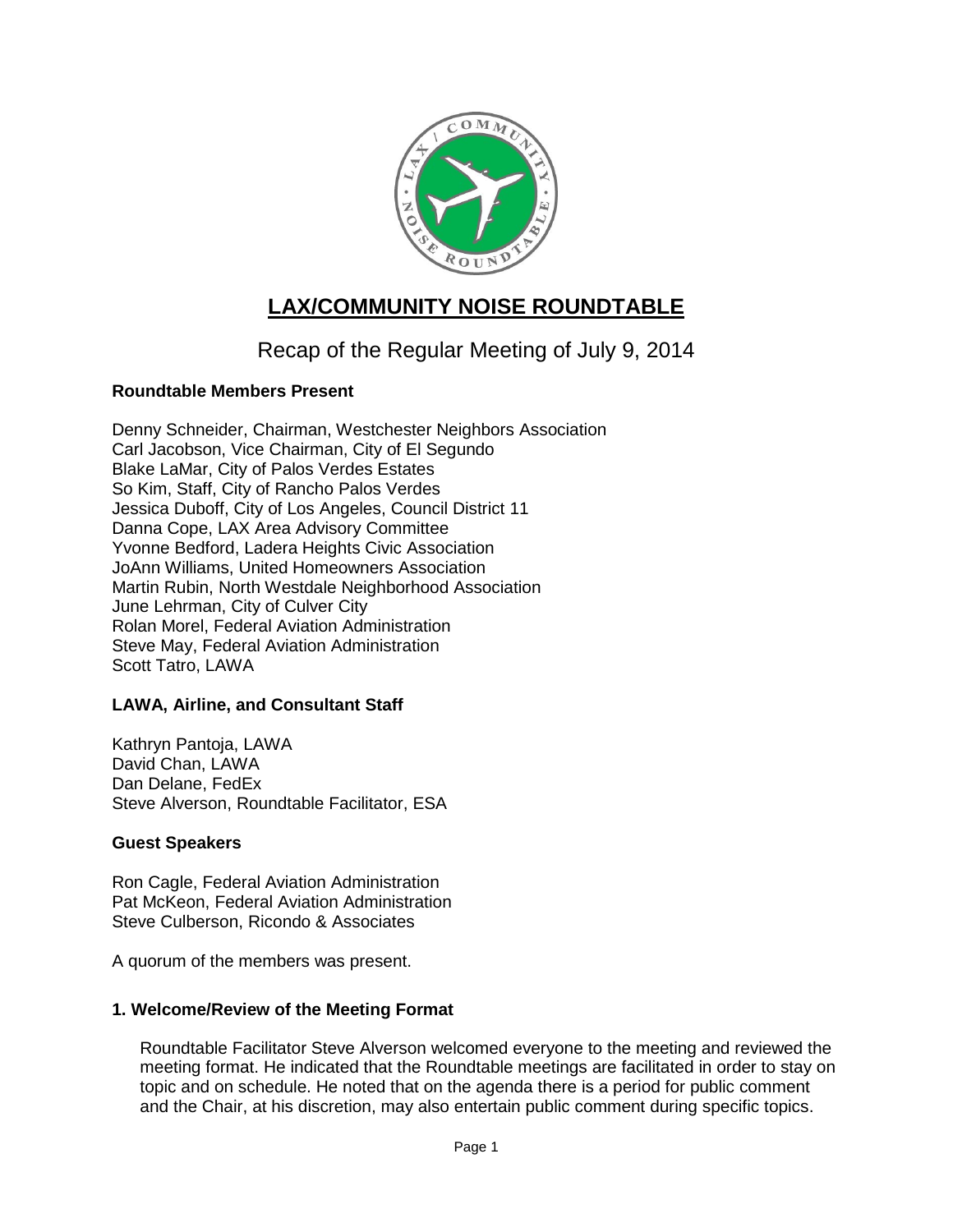#### **2. Call to order**

Roundtable Chairman Denny Schneider called the meeting to order at 7:01 pm PDT in the Samuel Greenberg Boardroom at LAX.

## **3. Comments from the Public**

Chairman Schneider opened the public comment period. A resident who lives in the eastern portion of Rancho Palos Verdes, Petra Schneider, said that in March 2014 she started a spreadsheet to track the dates and times of aircraft noise events she can hear, which she compares to the flights in WebTrak. She indicated she has noted at least 50 events per month. She said she would be happy to share her data with the Roundtable. Hearing no further comments, Chairman Schneider closed the public comment period.

#### **4. Welcome New Member**

LAWA staff member David Chan indicated that the City of Culver City had submitted a letter to the Roundtable appointing June Lehrman and Stephen Murray as the City's official Roundtable representative and alternate, respectively. Mr. Chan noted that according to the Roundtable By-Laws, a city may participate in the Roundtable by submitting a letter of interest; no confirmation by a majority vote of the Roundtable is required. He took this opportunity to welcome June and Stephen to the group and provided them with Roundtable Membership Binders. Mr. Chan also asked June to share her concerns about aircraft noise affecting Culver City.

Ms. Lehrman said she is a 25-year resident of Culver City and began noticing aircraft noise in July 2012. She said that Culver City is under the north downwind leg for aircraft landing on the north runways at LAX. She believes something changed in July of 2012 that increased the aircraft noise exposure in the area. She said that she hopes her participation in the Roundtable will help to reveal what changed the noise exposure.

Chairman Schneider asked if LAWA had received a similar letter from Rancho Palos Verdes appointing Ms. Petra Schneider as the City's official Roundtable representative. Mr. Chan said that LAWA had not received the letter. Mr. Chan indicated that once he receives the letter, he will include a new member welcome for Ms. Schneider on the September  $10<sup>th</sup>$ meeting agenda. Chairman Schneider then invited Ms. Schneider to join other Roundtable members at the table.

## **5. Election of Roundtable Officers for Two-Year Terms**

Roundtable member Danna Cope presided over the Chairman and Vice Chairman election process. She noted that the Roundtable had solicited nominations for both positions and received two expressions of interest: one from current Chairman Schneider and the other from current Vice Chairman Jacobson. Member Cope opened the nomination process to Roundtable members calling three times for any other nominations for Chairman. Member LaMar's motion to nominate Denny Schneider as Chairman was seconded by member Bedford. Hearing no other nominations for Chairman, member Cope acknowledged that Denny Schneider was elected Chairman by acclamation.

Member Cope then opened the nomination process to Roundtable members calling three times for any other nominations for Vice Chairman. Chairman Schneider's motion to nominate Carl Jacobson as Vice Chairman was seconded by member Rubin. Hearing no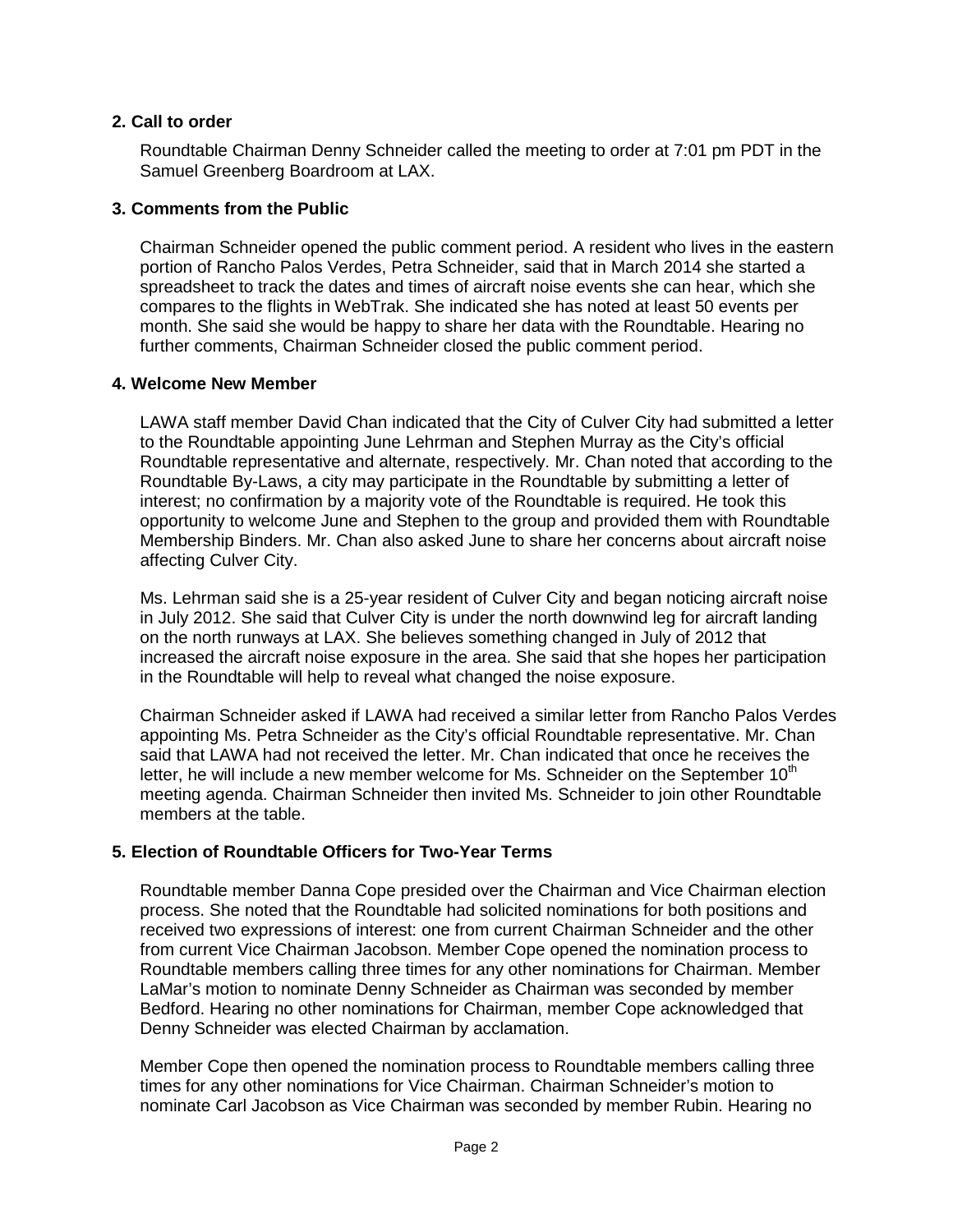other nominations for Vice Chairman, member Cope acknowledged that Carl Jacobson was elected Vice Chairman by acclamation.

## **6. Work Program Item A6 – Briefing on LOOP Departures**

Mr. Ron Cagle, Support Manager at the Southern California TRACON, thanked the Roundtable members for the opportunity to update them on the FAA's plans to run a sixmonth test on LOOP departures during the period from 9 pm to midnight on a nightly basis. Mr. Cagle introduced his colleague, Support Specialist Mr. Pat McKeon, who conducted the Roundtable briefing. Mr. McKeon said the six-month test would expand the use of LOOP departures from 9 pm to midnight. He explained that LOOP departures are currently used from 7 am to 9 pm on a daily basis. The LOOP departures during the current timeframe are directed by air traffic control to cross the LAX VOR at or above 10,000 feet above mean sea level (MSL). For the proposed 9 pm to midnight test, aircraft will be directed to cross the LAX VOR at or above 12,000 feet MSL. In order to ensure that aircraft make the 12,000-foot altitude, FAA will maintain an 8-mile in-trail separation. He said that the FAA estimates that there are about 28 aircraft per night that would be conducting the LOOP departures during the 9 pm to midnight test.

Mr. McKeon stated that an internal FAA environmental analysis using current track data and altitudes indicated no reportable noise increases. He said that the FAA received a Categorical Exclusion for the six-month test, but would need to conduct a separate environmental analysis in order to make the procedure permanent.

Ms. Schneider asked if FAA considered data for situations in which aircraft overflew over populated areas due to evasive actions. Mr. McKeon said that trying to find data for aircraft making evasive actions would be difficult to do. He suggested that the aircraft Ms. Schneider is seeing may be from Long Beach or Torrance Airports. He added that FAA sees this test as a benefit to residents of Palos Verdes Peninsula as there would be 28 fewer aircraft per night to route around the Peninsula.

LAWA Staff member Lisa Trifiletti asked what the test was designed to achieve. Mr. McKeon said that FAA believes that the procedure will allow them to run aircraft more efficiently. He added that LAX is very busy during that time of night with aircraft going around the Palos Verdes Peninsula in trail. The test will take an average of 28 aircraft per night out of that flow. Ms. Trifiletti asked how FAA will measure to determine if the test is a success. Mr. McKeon said that the test is expected to benefit the LA Center, Southern California TRACON, and LAX Air Traffic Control Tower (ATCT) by emptying the traffic at LAX faster and easing the traffic flows in the Center and TRACON airspace.

Member Rubin asked if the test would have any impact on west departures out of Santa Monica Airport (SMO). Mr. McKeon said the test would have no effect on SMO departures as the SMO ATCT is closed during the test hours, so the departures out of SMO would be conducted the same as they are now.

LAWA representative Scott Tatro asked what the required public notification process will be for the test. Mr. Cagle said the FAA is not here to create noise, they are trying to avoid it. He said they will work with Environmental Protection Specialist Ryan Weller to see if any notification is required.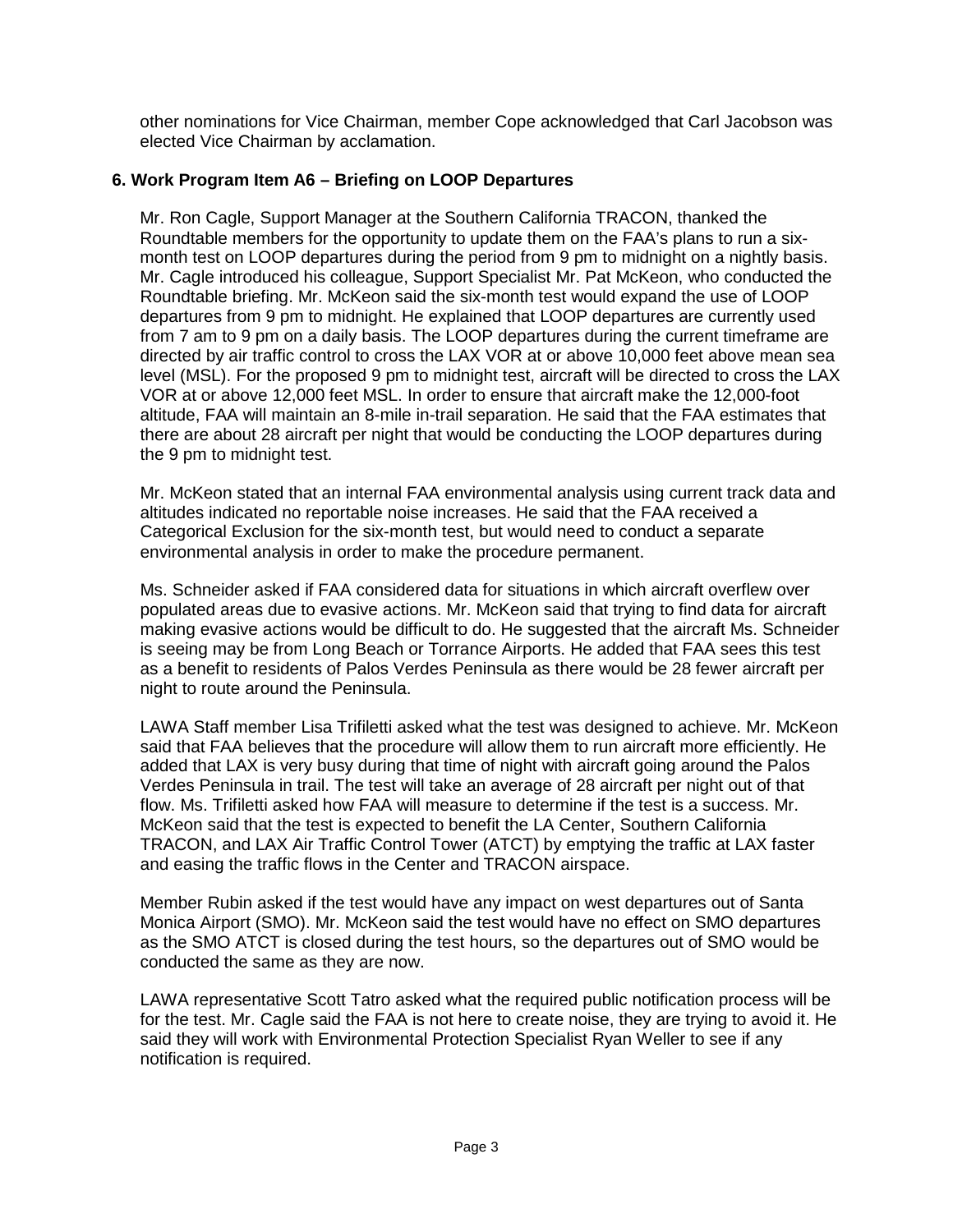Mr. Tatro inquired about the timeframe of the test. Mr. Cagle said FAA plans on starting the test at the end of this summer.

Chairman Schneider said the Roundtable has been told that raising the north downwind leg by one to two thousand feet would provide a real noise benefit and asked if the LOOP Departure test would impact the north downwind. Mr. McKeon said that the LOOP Departure has nothing to do with the north downwind. He added that raising the north downwind would have a significant impact on air traffic operations.

FedEx representative Delane asked if they would have to regulate their speed at 280 knots. Mr. McKeon said that federal aviation regulations require aircraft to maintain 250 knots below 10,000 feet MSL.

LAWA representative Scott Tatro requested that the FAA report back to the Roundtable on what type of public notice process, if any, will be used to make the public aware of the upcoming FAA's 9 PM to Midnight Loop Departure Test.

The LOOP Departure Test presentation is available online at the Roundtable webpage: [http://www.lawa.org/LAXNoiseRoundTable.aspx.](http://www.lawa.org/LAXNoiseRoundTable.aspx)

#### **7. Work Program Item A2 – Presentation on the Part 161 process**

Roundtable Facilitator Steve Alverson gave a presentation on the FAR Part 161 process, highlighting that LAWA's FAR Part 161 application for a nighttime restriction on east departures during westerly or over-ocean operations had been accepted as complete by FAA on June 10, 2014, which began a 150-day review period during which FAA must approve or disapprove the restriction. He then reviewed the history of Part 161, which dates back to the 1990 Airport Noise and Capacity Act (ANCA). He noted that Congress had enacted ANCA to stop the proliferation of aircraft noise restrictions in return for a phase out of Stage 2 aircraft greater than 75,000 pounds. He said FAR Part 161 was the regulation FAA created to assess proposed aircraft noise and access restrictions. He stated that in the 24 years since ANCA, no air carrier airports had successfully enacted a new noise restriction and only one general aviation airport, Naples Municipal, had enacted a restriction on Stage 2 aircraft below 75,000 pounds. He indicated that the Naples restriction has no bearing on new restrictions at air carrier airports on Stage 3 aircraft.

He said that LAWA had made a good faith effort to prepare an application for a restriction on east departures that met FAR Part 161 requirements, but FAA is solely responsible for approving or disapproving the restriction and based on history, it will be an uphill battle to receive FAA approval. Mr. Alverson concluded by noting that FAA is accepting public comments on the application through July 26, 2014. Mr. Alverson provided the information for the FAA contact person who is receiving comments on the docket as well as links to FAA's online comment page and LAWA's FAR Part 161 application page, which are included in the full presentation at the link provided below.

LAWA staff member David Chan noted that he had prepared, in advance, two letters on behalf of the Roundtable. One letter is addressed to the FAA to express support for LAWA's FAR Part 161 application and the other letter will go to the surrounding communities to urge them to submit letters in support of the proposed restriction. He also solicited any additional contacts to be included in the distribution list. Roundtable members suggested adding the Cities of Santa Monica and Lawndale, and Congresswoman Janice Hahn. Vice Chairman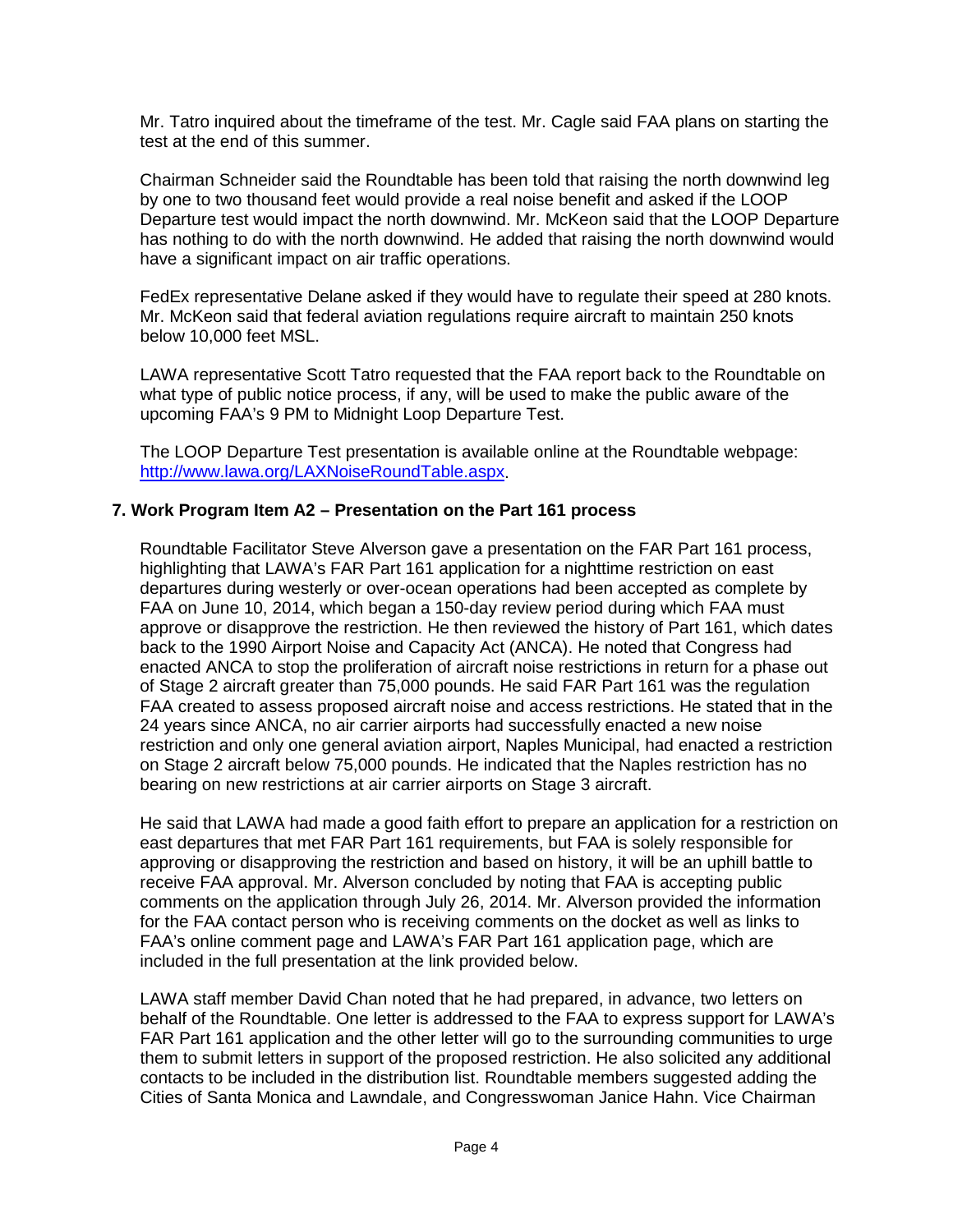Jacobson's motion to approve the submission of the two letters under the Chairman's signature, which was seconded by member Cope, passed unanimously.

The Part 161 presentation is available online at the Roundtable webpage: [http://www.lawa.org/LAXNoiseRoundTable.aspx.](http://www.lawa.org/LAXNoiseRoundTable.aspx)

#### **8. Work Program C6 – Airport Cooperative Research Program (ACRP) Discussion**

Roundtable Facilitator Steve Alverson reviewed the Roundtable's prior practice of reviewing ACRP Problem Statements and offering recommendations to the ACRP on certain problem statements that pertain to aircraft noise research. He noted that recently the ACRP Program Manager indicated that the ACRP would no longer be providing Problem Statements for the Roundtable's review.

Mr. Alverson then reviewed the ACRP structure and process indicating that the ACRP Oversight Committee (AOC) receives input from ACRP staff and TRB (Transportation Research Board) committees with the AOC making the final decision on the Problem Statement selection. He noted the ACRP process does not allow for unsolicited input.

Mr. Alverson indicated that while the Roundtable could, alternatively, consider preparing problem statements, the process is time consuming and best suited for aviation industry professionals involved in research. He suggested that the Roundtable may wish to consider closing Work Program Item C6 since providing input to the ACRP is no longer a viable option. He indicated that the Roundtable would continue to receive updates on ACRP research efforts relevant to the Roundtable as a part the Aviation Noise News updates and during special agenda items, as warranted.

Roundtable members expressed disappointment in not being able to provide direct input to the ACRP Problem Statement review/selection process. LAWA representative Scott Tatro said that to the extent that the Roundtable had a research topic that met the ACRP's submittal requirements, LAWA would consider supporting the Roundtable's efforts. He added that LAWA has been involved in the ACRP for many years and LAWA Executive Director, Gina Marie Lindsay, served on the AOC.

Member LaMar's motion to close Work Program Item C6 was seconded by Member Rubin, and passed unanimously.

The ACRP Discussion presentation is available online at the Roundtable webpage: [http://www.lawa.org/LAXNoiseRoundTable.aspx.](http://www.lawa.org/LAXNoiseRoundTable.aspx)

#### **9. Statistical Update on Aircraft Operations**

LAWA staff member David Chan presented updated statistics for Roundtable Work Items A2, A3, and A4. Mr. Chan's presentation is summarized below.

Mr. Chan reviewed the general trend in aircraft operations at LAX for the past two decades noting that increases or decreases in total operations tend to influence the trends that are associated with specific operations. He pointed out that LAX operations had reached the lowest level in 2009 with nearly 545,000 operations and had been gradually increasing since, reaching approximately 615,000 annual operations in 2013. He noted that the graph also included the number of annual passengers, which indicates that airlines at LAX are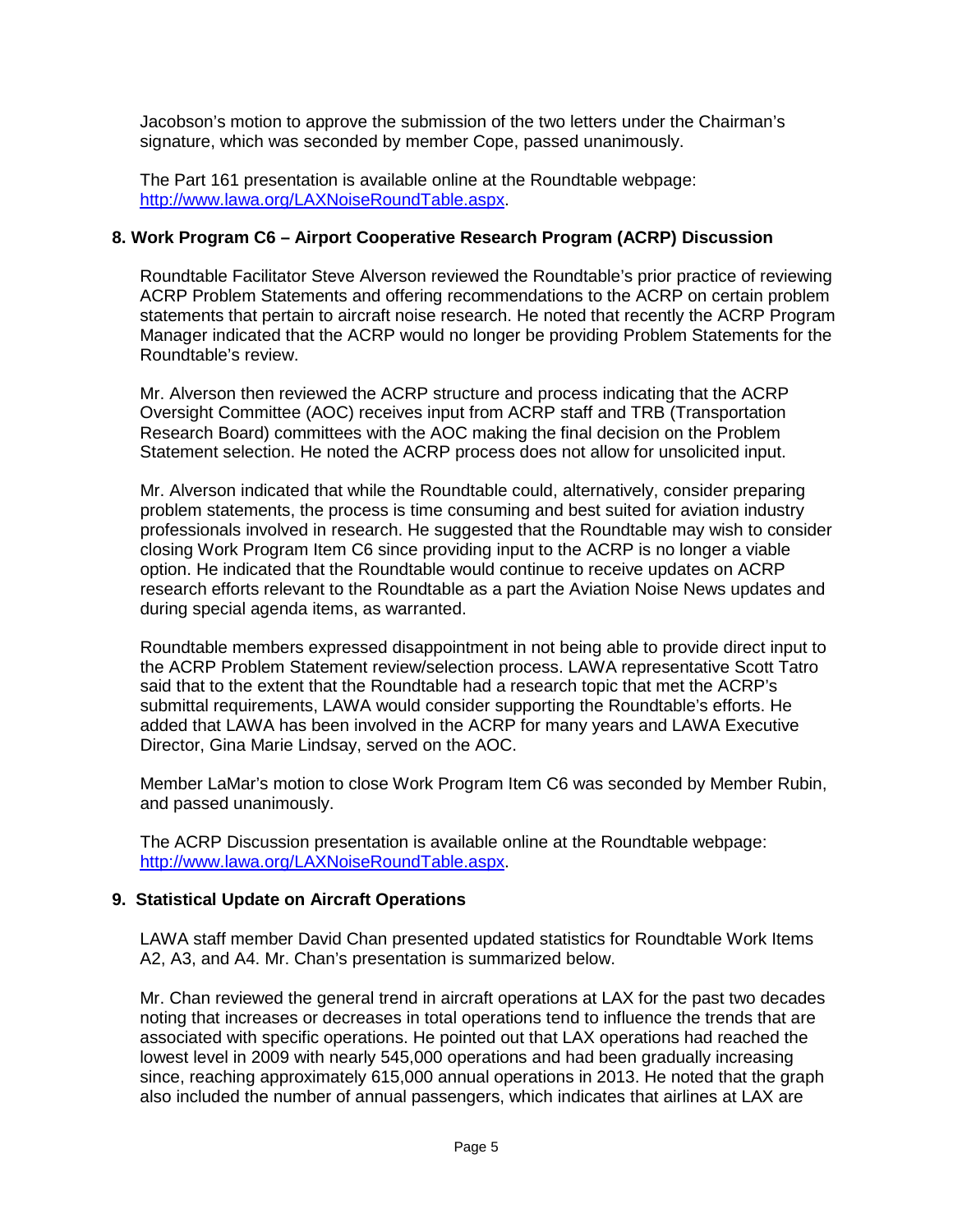carrying more passengers per flight now than they had in the past. Steve Alverson noted that the number of passengers per flight had grown from approximately 74 in 1994 to over 108 in 2013.

## **Work Program Item A2: East Departures between 12 AM and 6:30 AM during Over-Ocean or West Operations**

Description: Aircraft departing to the east between Midnight and 6:30 a.m., when LAX is not in Easterly Operations, occurs when there are slight to mild easterly wind conditions that prompt heavy aircraft to take off to the east, into the wind, for climb performance and safety. This operation causes noise disturbances to communities especially during nighttime hours.

Mr. Chan reviewed the annual non-conforming east departure statistics indicating that east departures spiked in 2004 due to a Pacific thunderstorm. He reviewed the monthly variation in east departures covering the recent 13-month period and noted that east departures vary from month to month depending on weather conditions. He stated that the international carriers tend to have high numbers of east departures due to the size of their aircraft and their tendency to operate long haul flights. He added that Qantas had the most nonconforming east departures during the past year as they operate the most 747s at LAX.

## **Work Program Item A3: Early Turn of Aircraft Departing to the West**

Description: Aircraft departing to the west that turn before reaching the shoreline fly over communities to the south and north of LAX causing noise disturbances.

Mr. Chan reviewed the annual trend in early turns to the north, highlighting the fact that they dropped off dramatically after 2005. He explained that the drop off was due to a switch from turboprops to regional jets. Mr. Chan noted that there had been a decline in turboprop early turns in 2013 due to overall reduction in turboprop traffic at LAX. In reviewing the monthly early turns for the past 13 months, the numbers range from a high of 14 to a low of 4.

Mr. Chan then reviewed the south early turn statistics explaining that the spike in 2007 was due to construction of the new center taxiway and periodic closure of the inboard runway (25R). He noted the early turns to the south were relatively steady from 2011 to 2013, as well as the monthly results more recently. He also indicated that south early turns represent about one percent of the total departures on the south runway complex.

Chairman Schneider asked if Mr. Chan had observed any trends by aircraft type or time of day. Mr. Chan said that because turboprops are slow climbers, Air Traffic Control will turn them early to get them out of the way of faster climbing aircraft behind them.

Mr. Chan noted that the Hyperion gate experiences the most south early turns. He further explained, however, that LAWA investigates only the early turns that pass through the El Segundo and Playa del Rey gates due to workload. He said that LAWA staff listens to the pilot/controller communications, and reviews wind conditions and flight tracks to determine the cause of each early turn. He noted most of the early turns are either pilot or controller initiated. He added that SkyWest has the most early turns because they operate the most flights among the carriers at LAX. He said that over the past year SkyWest had 810 early turns out of approximately 62,000 annual departure operations. He stated that LAWA notifies airlines and GA operators that execute early turns.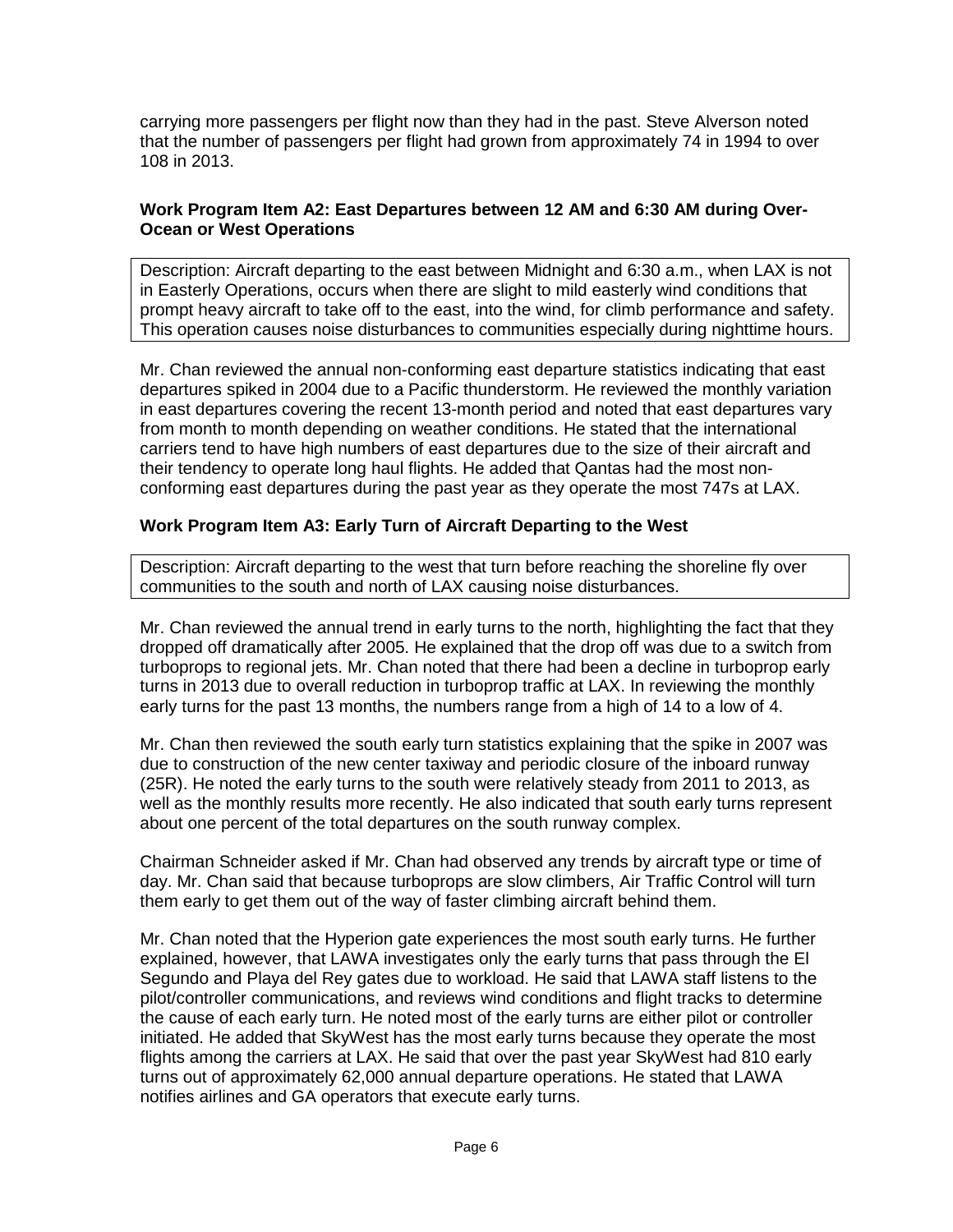## **Work Program Item A4: Missed Approaches/Go-Arounds**

Description: At times aircraft arriving at LAX are required to abort their landing and execute a missed approach. Historically, aircraft executing a missed approach have impacted the communities to the north and south of the airport depending on the runway complex they were originally assigned.

Mr. Chan explained that go-arounds were on a declining trend from year to year reaching the lowest level in 2009 and have been trending up since that time; corresponding to the overall annual traffic trend. He further explained that go-arounds do fluctuate from month to month as they are unplanned operations. He explained some of the common reasons for go-arounds including aircraft coming in too fast or too high, poor visibility due to inclement weather, and existing traffic on the runway. He then reviewed the statistics for aircraft not maintaining runway heading during go-arounds indicating that these events represent about 10 percent of the total go-arounds. Chairman Schneider asked what the other 90 percent was comprised of. LAWA representative Scott Tatro said the other 90 percent of the goarounds occur directly over the top of the runway.

FAA LAX Air Traffic Control Tower representative Rolan Morel explained that go-arounds are a complete surprise for air traffic controllers who suddenly have an aircraft where they did not expect one. He added that FAA's approach is to handle go-arounds in a manner that maintains safety, which may require turning an aircraft off of runway heading.

Mr. Chan finished his presentation by indicating SkyWest has the most go-arounds as well as the most operations at LAX. He also pointed out that go-arounds by air carriers tend to occur more frequently on the runway complex nearest to where the air carrier is parked.

Culver City Alternate Stephen Murray asked what the basis for east departures is at night. Mr. Chan said that it is based on pilot judgment. FedEx representative Delane stated that although each aircraft is different, departing with a tailwind takes away a safety margin. He added that it is safer to takeoff into the wind whenever possible. He said that the east tailwinds during over-ocean or westerly operations at LAX is not a problem for FedEx. Member LaMar added that a tailwind has a much greater negative effect than a headwind has a positive effect on takeoff. Mr. Tatro said that LAWA would prefer airlines not conduct east departures during over-ocean or westerly operations. The Part 161 restriction on these east departures could mean that airlines would choose to offload passengers and/or cargo so that they can depart to the west just like all of the other aircraft at that time.

The statistical update on aircraft operations presentation can be found on the Roundtable webpage at [http://www.lawa.org/LAXNoiseRoundTable.aspx.](http://www.lawa.org/LAXNoiseRoundTable.aspx)

#### **10. Aviation Noise News Update**

Mr. Alverson reviewed several recent aviation noise news items for the Roundtable, including:

- The release of FAA Order 7110.659A which provides guidance on the implementation and use wake turbulence re-categorization procedures and separation minimums
- An article on TRB's Environmental Impacts of Aviation Committee statement regarding the need for more research on annoyance, sleep, and health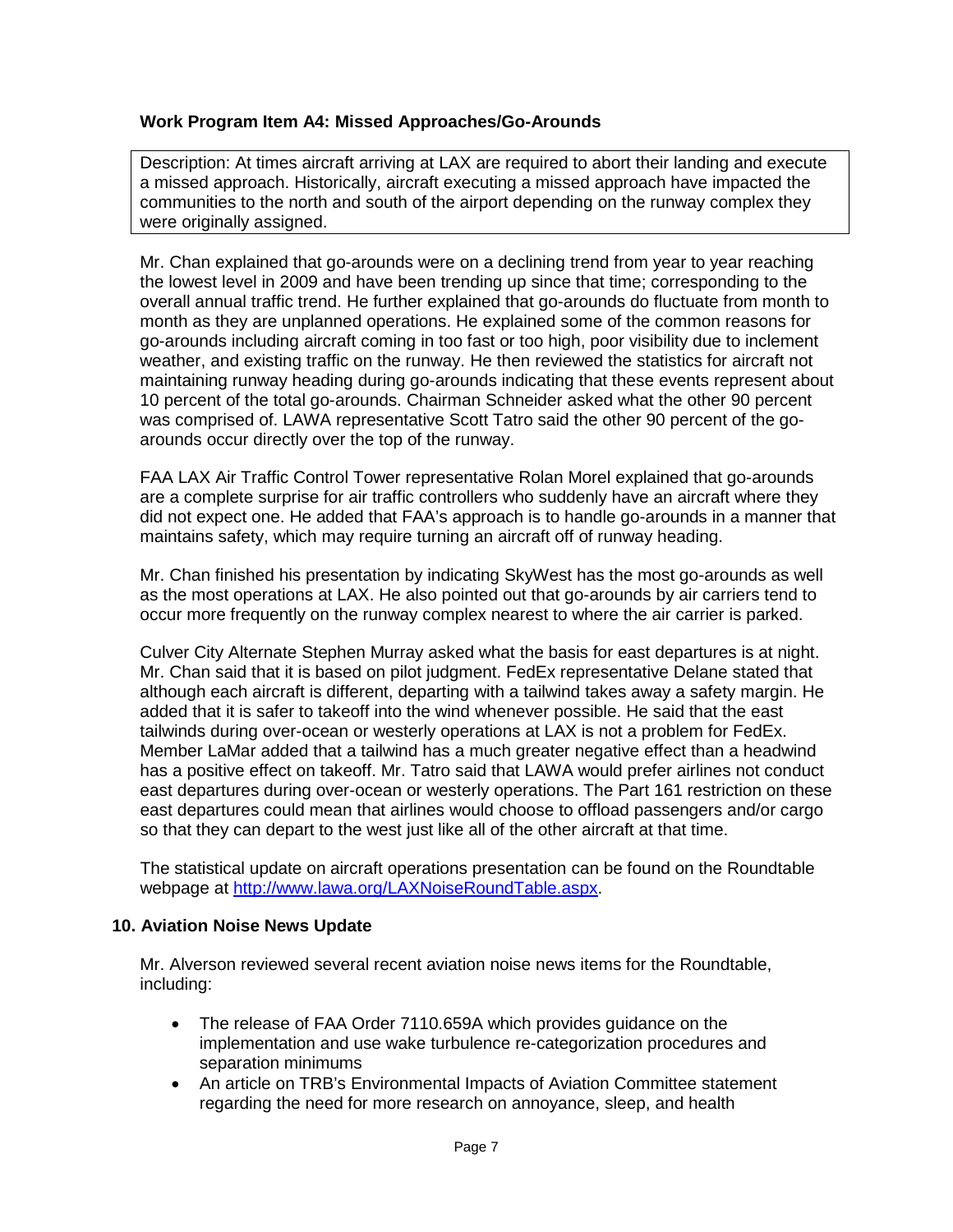- A news report on the House of Representatives narrowly defeating an amendment to insert a mandatory curfew at Bob Hope Airport into the Transportation, Housing, and Urban Development Appropriations Act
- An article on Airbus' "E-Fan" battery-powered electric aircraft that produces zero air emission and zero noise according to Airbus
- A news story on a recent market study that indicates the airlines are phasing out Boeing 747 aircraft from passenger service in favor of twin-engine aircraft
- An article on the upcoming wave of aircraft retirements, which is estimated to reach 1,000 aircraft per year

The complete aviation noise news update can be found on the Roundtable webpage at [http://www.lawa.org/LAXNoiseRoundTable.aspx.](http://www.lawa.org/LAXNoiseRoundTable.aspx)

#### **11. Roundtable Member Discussion**

Chairman Schneider asked LAWA for an update on the Runway Safety Area (RSA) project on the north complex at LAX, which he believes needs to be completed by 2015. Mr. Steve Culberson from Ricondo & Associates briefed the Roundtable on the details of the RSA project. Mr. Culberson stated that Runway 6R/24L will be slightly shortened to accommodate the new runway safety area. Construction will begin in 2015 and go through most of 2016. He said that during the 5 to 6 month phase of construction, aircraft would use the outboard runway 6L/24R at night more often and some aircraft may shift to the south complex as necessary. Mr. Culberson added that LAWA will be installing an engineered materials arresting system (EMAS) on the end of Runway 6R, which will shift the Runway 480 feet to the west. Mr. Culberson closed by stating that the RSA process is an FAA requirement for all Part 139 air carrier airports. Ms. Trifiletti said that LAWA will be back before the Roundtable with updated information as the environmental process moves forward. LAWA representative Tatro stated that he does not expect people to notice much change in aircraft operations during the RSA construction.

Mr. Chan reported that in April LAWA staff had visited member Williams' home to measure and observe aircraft operations in an effort to help Ms. Williams better understand the noise situation in Windsor Hills. A portable noise monitor was left on the property for approximately one week. Mr. Chan stated that in June, LAWA staff sat down with member Williams and L.A. County Supervisor representative to review the noise measurement data. Mr. Chan said there are many types of aircraft operations that contribute to the aircraft noise exposure in Windsor Hills. The most common ones include north downwind arrivals and loop departures during the day. At night, over-ocean arrivals and regular westbound departures can be heard at Member Williams' home. He noted that at night the ambient noise level is low and one can clearly hear aircraft operations at LAX. Mr. Chan said that the measured aircraft noise levels at Member Williams' property ranged from 45 to 52 dB CNEL. He noted that 65 CNEL and above is the level required for consideration for sound insulation.

Member Williams expressed appreciation for LAWA's work, but asked if there is any way to know if the noise levels now are louder than what they used to be. Member Lehrman said that unless there were measurements made at an earlier point in time, there is nothing to compare the recent measurements to. LAWA Staff member Kathryn Pantoja explained that LAWA operates an extensive network of permanent aircraft noise monitors that extend well beyond LAX's 65 CNEL contours. She said the measured levels are reported on a quarterly basis and show little change over time. She suggested that aircraft noise exposure over a particular location would have to change a lot in order to increase the CNEL. She said that